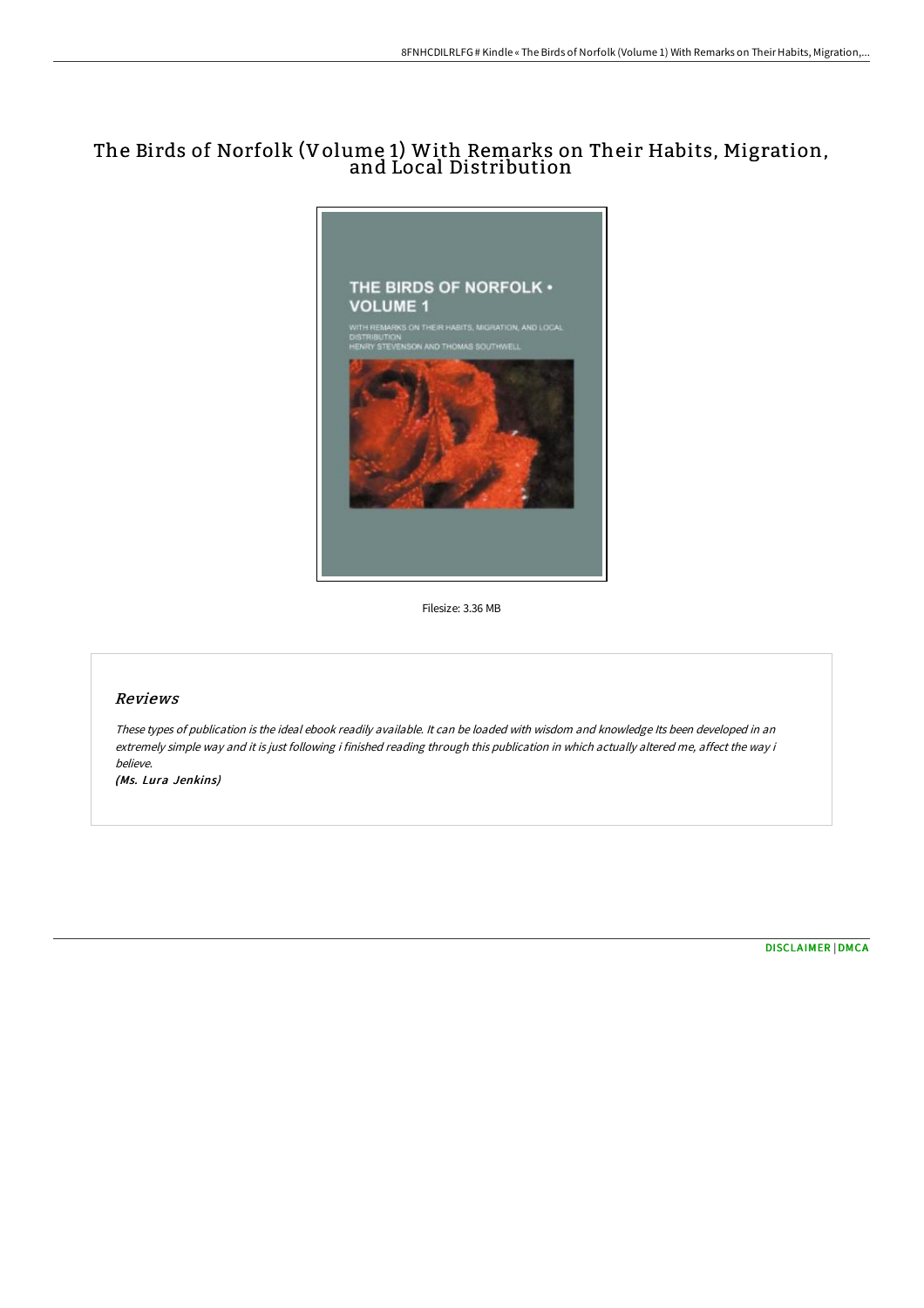## THE BIRDS OF NORFOLK (VOLUME 1) WITH REMARKS ON THEIR HABITS, MIGRATION, AND LOCAL DISTRIBUTION

⊕ **DOWNLOAD PDF** 

General Books. Paperback. Book Condition: New. This item is printed on demand. Paperback. 154 pages. Dimensions: 9.7in. x 7.4in. x 0.3in.This historic book may have numerous typos and missing text. Purchasers can download a free scanned copy of the original book (without typos) from the publisher. Not indexed. Not illustrated. 1866. Excerpt: . . . lakes, would attract our notice, and appear, probably, in the distance as one large sheet of water. From Ormesby, the Yarmouth Water Works receive their supply, and the whole chain, comprising some seven hundred acres, discharges through the Muck-fleet into the Bure, below Acle Bridge. Beyond these, and somewhat further to the north, we should see Martham Broad on the Thurne, and connected also with the Hundred stream, on the further bank, Ludham Broad, and the wide expanse of Heigham Sound, communicating both with Sickling and Horsey Mere. Hickling Broad, with the exception of Breydon, the most extensive, is computed at upwards of three miles in circumference, and covers about four hundred acres; Horsey Mere, within a mile of the sea, one hundred and thirty acres. Further still, in the distance and to the west of Hickling, a bright glimmer amongst the trees would mark the site of another group, including the fine waters of Barton and Irstead, with Stalham and Sutton Broads in close proximity, all communicating at various points with the navigable river Ant. And Dilham Broad, within three miles of Happisburgh, with East Ruston Common (one of the few wet commons now remaining in Norfolk), would still come within the limits of our imaginary triangle. Again, tracing back the course of the reluctant Bure from its junction with Breydon water, we should find, massed together as it were, between the mouth of the Thurne and Wroxham Bridge, South Walsham Broad and Ranworth,...

Read The Birds of Norfolk (Volume 1) With Remarks on Their Habits, Migration, and Local [Distribution](http://www.bookdirs.com/the-birds-of-norfolk-volume-1-with-remarks-on-th.html) Online B Download PDF The Birds of Norfolk (Volume 1) With Remarks on Their Habits, Migration, and Local [Distribution](http://www.bookdirs.com/the-birds-of-norfolk-volume-1-with-remarks-on-th.html)